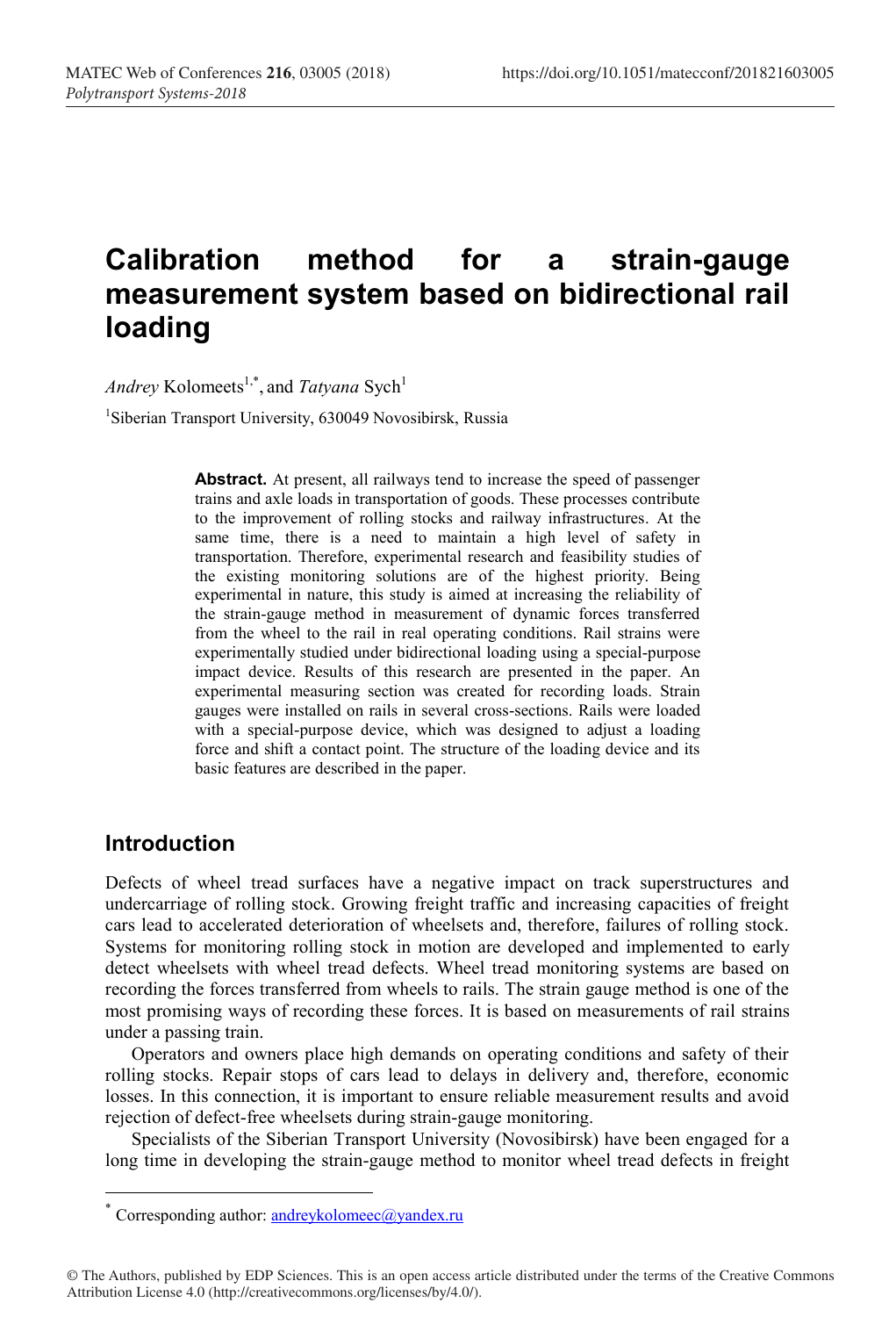cars [3, 9, 13]. In collaboration with the Chaplygin Siberian Scientific Research Institute of Aviation (SIBNIA), they improve measuring equipment, study methodological aspects of monitoring, and test the method in operation [5, 6, 14].

While moving along the rail, trains with wheel tread defects produce impact interaction in the wheel–rail system. This impact interaction is usually complex and involves both vertical and horizontal forces. Due to this, it is necessary to estimate strains of rail webs caused by simultaneous application of horizontal and vertical forces. The purpose of the paper is increase the reliability of strain-gauge monitoring aimed at detecting wheel thread defects of freight cars in motion. The scientific novelty of the study is in estimating strains of rail webs under simultaneous loading of rails with vertical and horizontal forces.

#### **Research methods**

In order to increase the reliability of monitoring results, strain-gauge sections and measuring equipment are calibrated under operating conditions. There are two types of calibration depending on predefined forces applied to the rail – static or dynamic. The calibration methods based on static forces have several modifications. Figure 1 shows the most common calibration schemes for strain-gauge sections in which static forces are used (Fig. 1а and b) and dynamic forces (Fig. 1c).

For calibration of the strain-gauge section according to the first scheme (Fig. 1а), a special-purpose expanding device is used [1]. It is fastened to the rail foot on both sides. A hydraulic or mechanical jack is placed between the upper support and the rail. Static forces are measured by an electrical dynamometer. An advantage of this calibration scheme is the mobility of the expanding device. Due to this, calibration can be conducted at any point of the measuring section. This calibration scheme does not take into account the stiffness of the rail support. The contribution of this stiffness to results of rail strain measurements can reach 10% [2, 4].

It is a challenging task to calibrate the strain-gauge section, while taking into account the stiffness of the rail base in real conditions. The study [3] proposes a calibration scheme in which a hydraulic or mechanical jack is placed between a cross beam of a car and rail (Fig. 1b). This calibration procedure requires a freight car or a flat car with cargo of known weight. Strains are measured using a mechanical dynamometer with a dial gauge or an electric dynamometer. A clear advantage of this calibration procedure is the fact that the rail rests against the ballast layer and strain measurements take into account the stiffness of the rail base.



**Fig. 1.** Calibration schemes for the strain-gauge section with: a) static force applied from the expanding device; b) static force applied to the cross beam of a loaded freight car; c) dynamic force applied from the special-purpose impact device.

Calibration of the strain-gauge section with dynamic force is subject to the third scheme (Fig. 1c). The calibration procedure is based on a special impact device of known weight,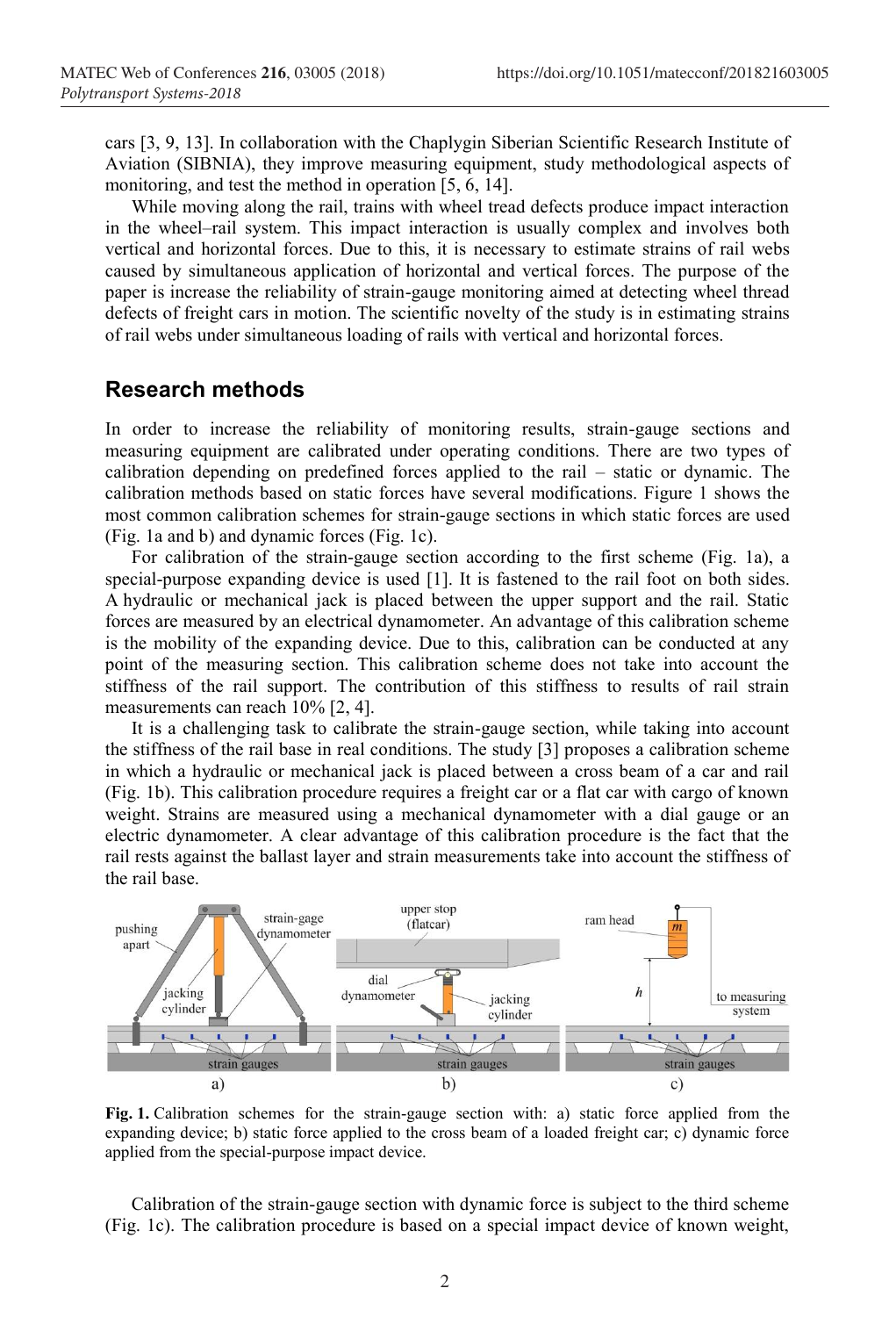which is dropped onto the rail from a certain height. Timing parameters of the impact are recorded, while the force of impact is determined indirectly. An advantage of this calibration method is that it is mobile and does not require additional tools or devices. A disadvantage is that it cannot be used to identify a point of application of dynamic force (eccentricity). In case of significant eccentricity, there is a moment of force that leads to flexural (lateral) strains of rail webs.

The common drawback of the schemes described above is that they cannot be used to estimate strains of the rail from horizontal (lateral) forces. In real operating conditions, lateral forces are created by pressing a wheel flange against the rail. This study proposes a method for calibrating the strain-gauge section using a special-purpose loading device. The device applies a static force to the rail in two directions (Fig. 2).

The loading device (Fig. 2) is placed on the rail on a special holding platform 6. A horizontal (lateral) force is applied by a horizontal hydraulic cylinder 7 of model DU10P100. The force is limited to 218 kN (22.2 tf) in the vertical direction and to 110 kN (11.3 tf) in the horizontal direction. The vertical hydraulic cylinder 2 (model DU20P100) rests against a cross beam of a loaded flat car from above and against a special adjustable support 6 from below. The lower support of the vertical hydraulic cylinder can be used to adjust a point of application of force by displacing it relative to the middle line of the rail head surface. The point of application of force can be changed by displacing an elastic roller installed between the rail and the support 6. This adjustment allows vertical forces to be applied with different eccentricity.

The horizontal hydraulic cylinder 7 in the base rests against the compensation beam 8, while the rod of the hydraulic cylinder rests against the rail head with glued strain gauges 5. The point of impact for the horizontal hydraulic cylinder is not adjustable.



**Fig. 2.** Photo of the special-purpose device for bidirectional rail loading: 1 – cross beam of a loaded flat car; 2 – vertical hydraulic cylinder; 3 – high-pressure hoses; 4 – compensation support of the vertical hydraulic cylinder; 5 – strain gauges; 6 – vertical cylinder support; 7 – horizontal hydraulic cylinder; 8 – compensation beam of the horizontal cylinder.

Two independent manual hydraulic pumps NRG-7010, connected to hydraulic cylinders by high-pressure hoses 3, are used to create pressure in hydraulic cylinders. The pressure is monitored by pressure gauges MA100VU63. The pressure gauges are installed directly on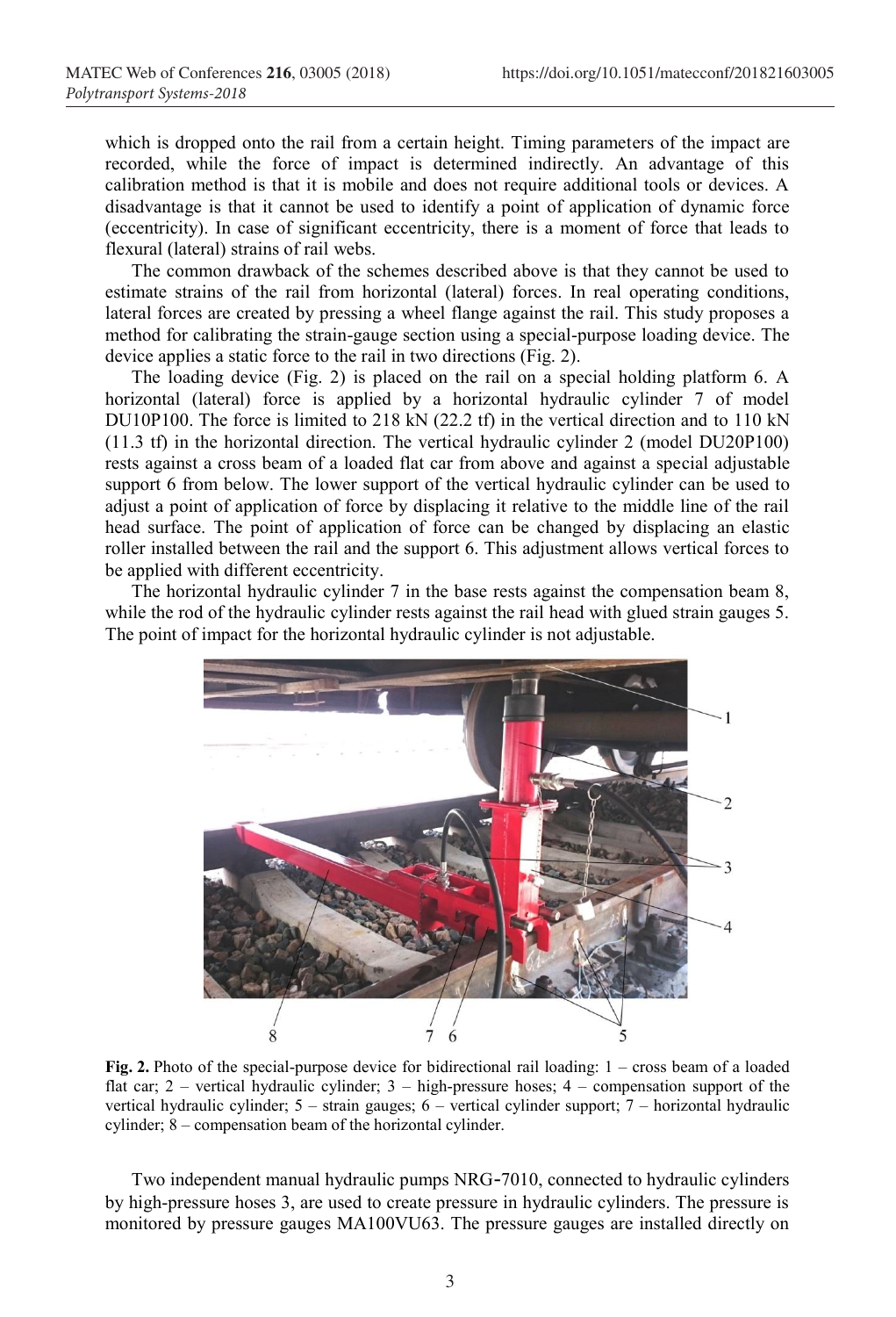hand-operated hydraulic pumps. The force transferred to the rail is estimated on the basis of pressure gauge readings.

The experimental studies were conducted at a testing ground of the Siberian Transport University by using a high-speed microprocessor strain-gauge system Dynamika-3 with a sampling frequency of up to 64 kHz. The testing ground has a measuring section with wire strain gauges PKS -12-200 glued to a neutral axis of the rail web (Fig. 2, pos. 5). The strain gauges are oriented so that vertical strains can be recorded.

Rails were loaded with vertical and horizontal forces gradually and with pauses in pressure injection. Pauses in loading are necessary for recording the pressure in the system and calculating the force in order to determine a force-strain relationship.

#### **Experimental data and results**

Figure 3 presents the dependences of relative strains on time, determined experimentally by loading the rail only with lateral forces. The rail was loaded intermittently (Fig. 3a) with an increment of 18 kN. The maximum load was 54 kN, as measured by the hydraulic pressure gauge. Symmetric strains were estimated in two cross-sections. The first cross-section is located at the point of application of force. The second section is located at a distance equal to half the distance between two sleepers. In these sections, symmetric strains were equal to zero throughout the entire experiment. This suggests that the vertical force does not have any influence (Fig. 3a, pos. 1, 2). Curves 3 and 4 are based on antisymmetric strains (halfdifference) recorded during the experiment. For the cross-section in the sleeper zone, when the strain gauges were directly below the loading device, the recorded maximum strains were equal to 300 ppm (curve 4, Fig. 3a). For the cross-section located at a distance equal to half the distance between two sleepers, the strain was decreased by three times to 100 ppm (curve 3, Fig. 3a).



**Fig. 3.** Graphs representing (a) dependencies of symmetric (1, 2) and antisymmetric (3, 4) strains on time; (b) correlation of readings from one pair of strain gauges when only the lateral force is applied to the rail.

The asymmetric arrangement of strain gauges in the recording system on inner and outer sides of the rail affects the reliability and accuracy of measurements [5–6]. In order to assess the effect of asymmetry, it is proposed to estimate a relationship between pairs of readings from strain gauges. A deviation of this relationship from the linear one suggests that there is a significant difference between bases of the gauges across the height of the rail. Figure 3b shows a correlation graph for readings from the strain gauges located in the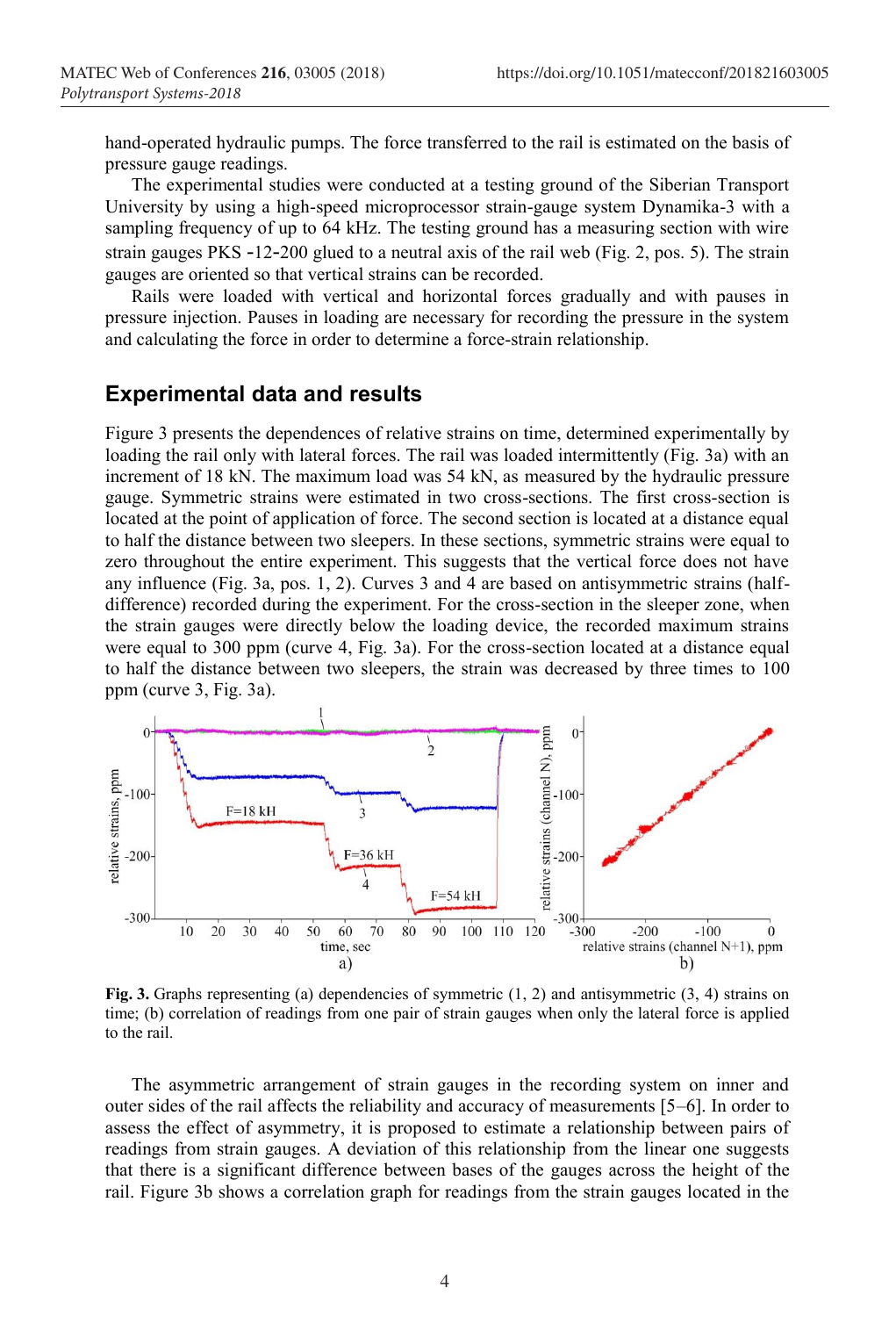cross-section under load. The coefficient of correlation for this pair of strain gauges was 0.999, thereby suggesting that the strain gauges were positioned with a high accuracy.

In the second part of the study, only vertical forces were applied from the loading device [7–14]. Figure 4 shows the experimentally determined dependences of relative strains on time. These strains were recorded when the rail was loaded only with vertical force in a single cross-section, which was directly under the load in the sleeper zone. The rail was loaded intermittently as well. Areas with constant values of strains can be identified on the graph. These constant values were ensured by holding the rail at a certain system pressure. As in the first experiment, the increment of force was constant  $-18$  kN. The maximum load in the vertical direction was reached at 108 kN. The dependence of antisymmetric strains (Fig. 4a, pos. 1) is not consistent. At the first stage of the experiment, antisymmetric strains increased up to  $+20$  ppm. Then the distribution of strains in the rail web and the bending moment changed the sign. The strains gradually decreased up to -20 ppm. "Jumps" of values could also be observed at the end of each symmetric strain area (Fig. 4a, pos. 2), especially in the first part of the experiment until a load of 54 kN was reached. When only vertical forces were applied, the coefficient of correlation for the values recorded by one pair of strain gauges was equal to 0.97.

Figure 4b shows a dependence of symmetric relative strains of the rail web on the applied vertical force. The dependence is linear. The deviation from the linear law estimated by the least squares method is less than 5%.



**Fig. 4.** Dependencies of (a) antisymmetric (1) and symmetric (2) strains on time; (b) symmetric relative strains on the vertical force applied to the rail.

### **Conclusion**

The paper considers the most common calibration schemes for strain-gauge monitoring sections in the wheel–rail system, and describes their features and limitations. The critical factors for this practical task are boundary conditions and local fastening of devices on the rail, which will determine the accuracy of calibration results. The proposed device of new design can be used for bidirectional loading of rails and adjusting the loading force. In addition, it allows a device–rail contact point to be fixed and adjusted. The calibration procedure takes into account the stiffness of the rail base.

Dependences of symmetric and antisymmetric strains on lateral and vertical forces were determined. When a lateral force is applied, the effect of symmetric strains is minimal (within the margin of error) and can be judged from antisymmetric strains. When a vertical force is applied, the dependence of symmetric strains of the rail web on the recorded force is linear throughout the range, with an accuracy of 0.95. This level is sufficient to calibrate the monitoring section. In this case, the effect of antisymmetric flexural strains caused by